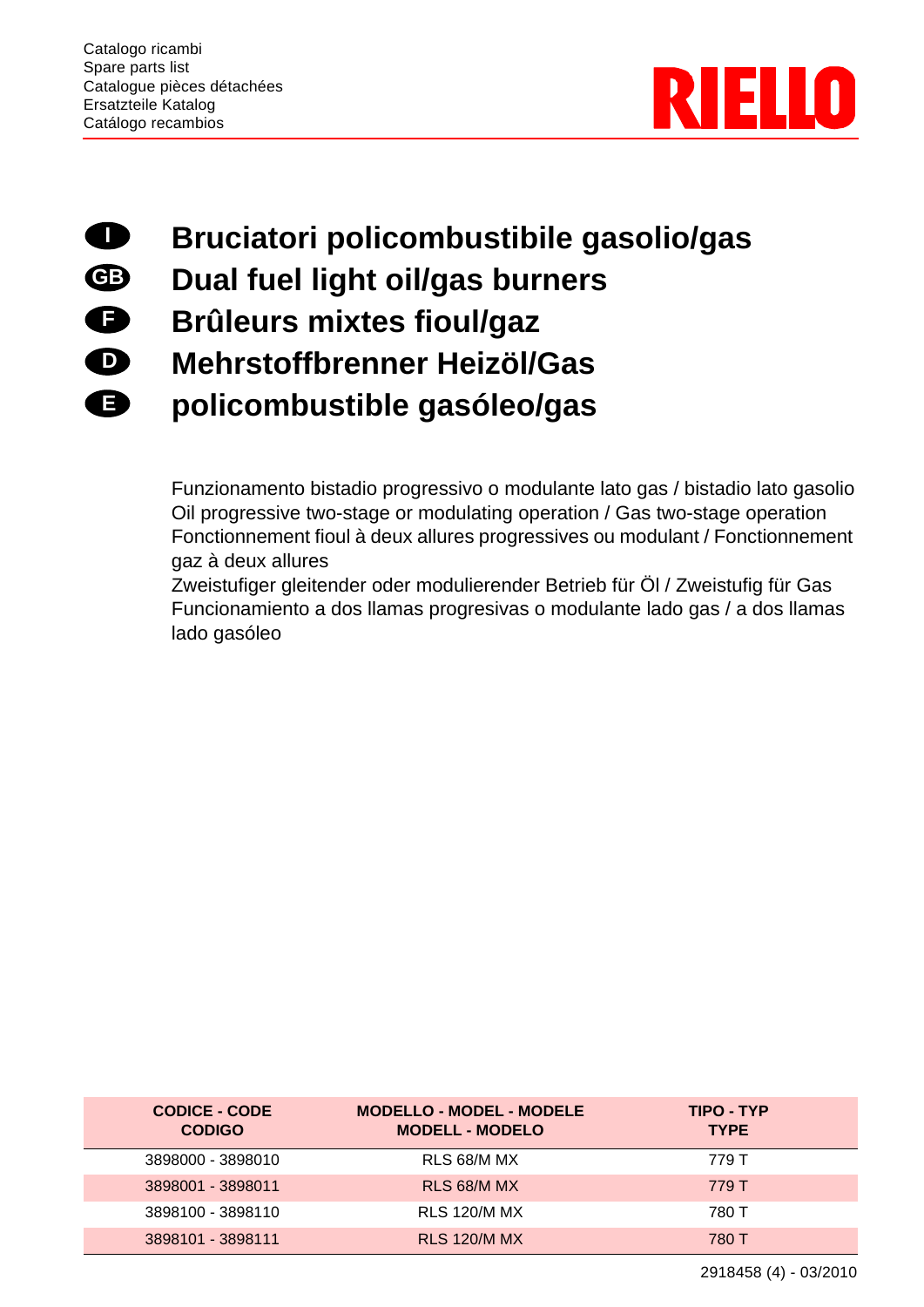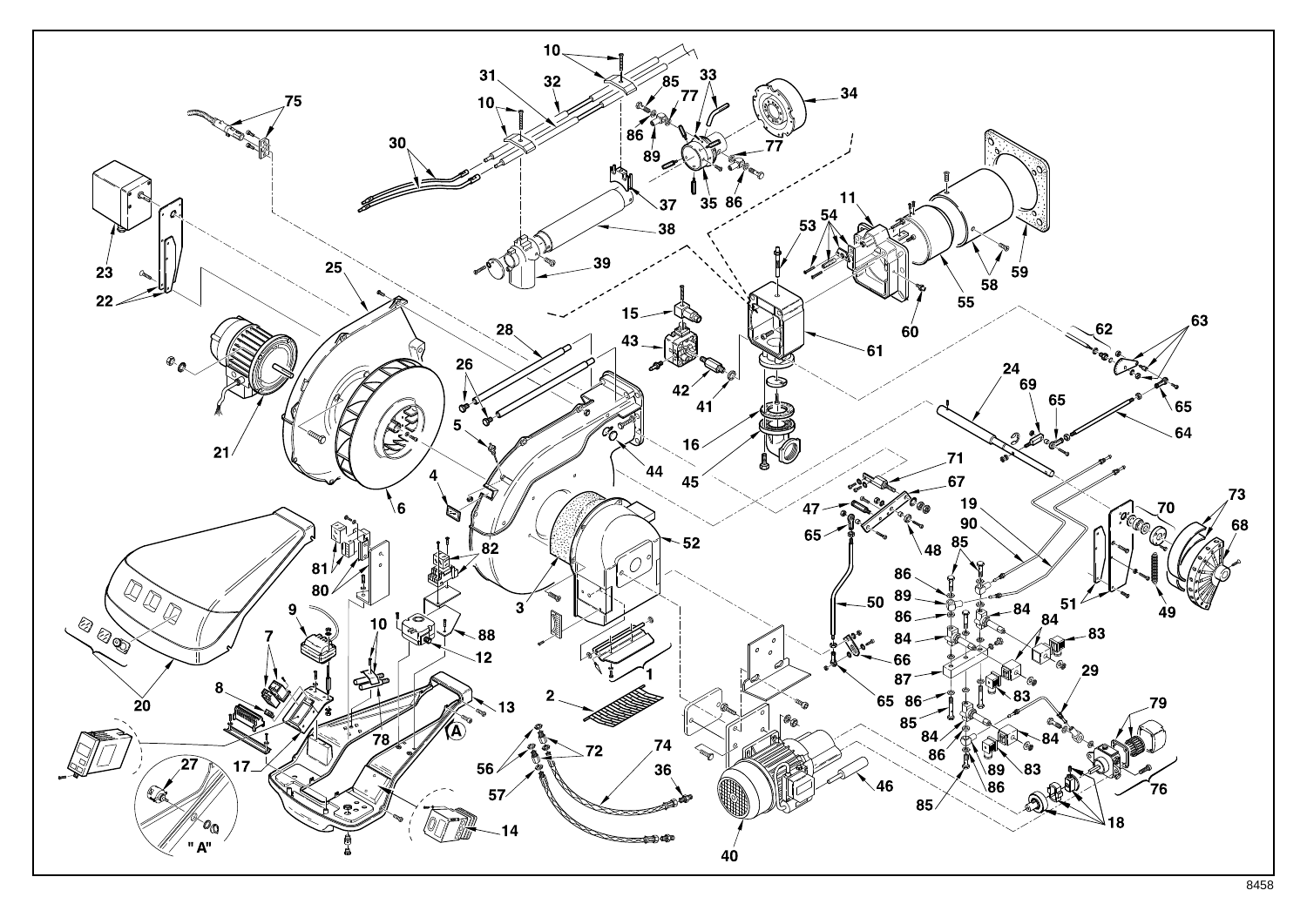| N.             | <b>COD</b>                    | <b>1644</b> | $\ast$<br><b>1644</b> | 780                    | ×<br>780  | <b>DESCRIZIONE</b>            | <b>DESCRIPTION</b>                   | <b>DESCRIPTION</b>                    | <b>BESCHREIBUNG</b>                  | <b>DENOMINACION</b>           | MATRICOLA BRUCIATORE<br>BURNER SERIAL NUMBER<br>MATRICULE BRULEUR<br>BRENNER KENN-NUMMER<br>MATRICULA QUEMADÓRES | **                        |
|----------------|-------------------------------|-------------|-----------------------|------------------------|-----------|-------------------------------|--------------------------------------|---------------------------------------|--------------------------------------|-------------------------------|------------------------------------------------------------------------------------------------------------------|---------------------------|
|                | 3003948                       |             | $\bullet$             | $\bullet$              |           | <b>GRUPPO SERRANDA</b>        | AIR DAMPER ASSEMBLY                  | <b>GROUPE VOLET AIR</b>               | <b>LUFTKLAPPE</b>                    | <b>CONJUNTO REGISTRO AIRE</b> |                                                                                                                  |                           |
| $\overline{2}$ | 3003949                       |             |                       | $\bullet$              |           | <b>PROTEZIONE</b>             | <b>GRID</b>                          | <b>PROTECTION</b>                     | <b>SCHUTZGITTER</b>                  | <b>PROTECION</b>              |                                                                                                                  |                           |
| 3              | 3003952                       |             |                       | $\bullet$              |           | <b>FONOASSORBENTE</b>         | <b>SOUND DAMPING</b>                 | <b>INSONORISANT</b>                   | <b>GERÄUSCHDÄMMUNG</b>               | AISLAMIENTO ACUSTICO          |                                                                                                                  |                           |
| 4              | 3003763                       |             | $\bullet$             | $\bullet$              | $\bullet$ | VISORE                        | <b>INSPECTION WINDOW</b>             | <b>VISEUR</b>                         | <b>SICHTFENSTER</b>                  | <b>VISOR</b>                  |                                                                                                                  |                           |
| 5              | 3003891                       |             | $\bullet$             | $\bullet$              |           | <b>RACCORDO</b>               | <b>CONNECTOR</b>                     | <b>MAMELON</b>                        | <b>NIPPEL</b>                        | <b>RACORD</b>                 |                                                                                                                  | $\mathbf C$               |
| 6              | 3003964                       |             |                       |                        |           | <b>GIRANTE</b>                | <b>FAN</b>                           | <b>TURBINE</b>                        | <b>GEBLÄSERAD</b>                    | <b>TURBINA</b>                |                                                                                                                  | C                         |
| 6              | 3012405                       |             |                       | $\bullet$              |           | <b>GIRANTE</b>                | <b>FAN</b>                           | <b>TURBINE</b>                        | <b>GEBLÄSERAD</b>                    | <b>TURBINA</b>                |                                                                                                                  | $\mathsf C$               |
| 7              | 3003960                       | $\bullet$   | $\bullet$             |                        |           | AVVIATORE                     | <b>STARTER</b>                       | <b>DEMARREUR</b>                      | ANLASSER                             | ARRANCADOR                    |                                                                                                                  | $\overline{C}$            |
|                | 3003961                       |             |                       | $\bullet$              |           | <b>AVVIATORE</b>              | <b>STARTER</b>                       | <b>DEMARREUR</b>                      | <b>ANLASSER</b>                      | <b>ARRANCADOR</b>             |                                                                                                                  | $\mathsf C$               |
| 8              | 3012080                       |             |                       | $\bullet$              |           | <b>INTERRUTTORE</b>           | <b>SWITCH</b>                        | <b>INTERRUPTEUR</b>                   | <b>SCHALTER</b>                      | <b>INTERRUPTOR</b>            |                                                                                                                  |                           |
| 9              | 3003785                       |             |                       | $\bullet$              |           | TRASFORMATORE                 | <b>TRANSFORMER</b>                   | <b>TRANSFORMATEUR</b>                 | <b>ZÜNDTRANSFORMATOR</b>             | <b>TRANSFORMADOR</b>          |                                                                                                                  | B                         |
| 10             | 3003409                       |             |                       | $\bullet$              |           | PIASTRINA                     | <b>PLATE</b>                         | <b>PLAQUETTE</b>                      | <b>ETRIER</b>                        | <b>PLATTE</b>                 |                                                                                                                  |                           |
| 11             | 3012413                       |             |                       | $\bullet$              |           | <b>FRONTONE</b>               | <b>FRONT PIECE</b>                   | <b>FACADE</b>                         | <b>VORDERTEIL</b>                    | <b>SOPORTE</b>                |                                                                                                                  |                           |
| 12             | 3007444                       |             | $\bullet$             | $\bullet$              |           | PRESSOSTATO ARIA              | AIR PRESSURE SWITCH                  | PRESSOSTAT AIR                        | <b>LUFTDRUCKWÄCHTER</b>              | PRESOSTATO AIRE               |                                                                                                                  | A                         |
| 13             | 3013171                       |             |                       | $\bullet$              |           | <b>MENSOLA</b>                | <b>BASE PLATE</b>                    | <b>PLAQUE DE SUPPORT</b>              | <b>GRUNDPLATTE</b>                   | <b>REPISA</b>                 |                                                                                                                  |                           |
| 14             | 3006090                       |             |                       | $\bullet$              |           | APPARECCHIATURA               | <b>CONTROL BOX</b>                   | <b>BOITE DE CONTROLE</b>              | <b>STEUERGERÄT</b>                   | <b>CAJA CONTROL</b>           |                                                                                                                  | В                         |
| 15             | 3012347                       |             |                       | $\bullet$              |           | <b>PRESA</b>                  | <b>SOCKET</b>                        | <b>PRISE</b>                          | <b>STECKBUCHSE</b>                   | <b>CONECTOR</b>               |                                                                                                                  |                           |
| 16             | 3005482                       |             |                       | $\bullet$              |           | <b>GUARNIZIONE</b>            | <b>SEAL</b>                          | <b>RONDELLE</b>                       | <b>FLANSCHDICHTUNG</b>               | JUNTA                         |                                                                                                                  | C                         |
| 17             | 3012343                       |             |                       | $\bullet$              |           | <b>SUPPORTO</b>               | <b>SUPPORT</b>                       | <b>SUPPORT</b>                        | <b>HALTER</b>                        | <b>SOPORTE</b>                |                                                                                                                  |                           |
| 18             | 3003440                       |             |                       | $\bullet$              |           | GIUNTO                        | <b>JOINT</b>                         | <b>ACCOUPLEMENT</b>                   | PUMPENKUPPLUNG                       | <b>ACOPLAMIENTO</b>           | $\leq$ 02398XXXXXX                                                                                               | A                         |
| 18             | 3013828                       |             | $\bullet$             | $\bullet$              |           | <b>GIUNTO</b>                 | <b>JOINT</b>                         | <b>ACCOUPLEMENT</b>                   | <b>PUMPENKUPPLUNG</b>                | <b>ACOPLAMIENTO</b>           | $\geq$ 02408XXXXXX                                                                                               | $\mathsf{A}$              |
| 19             | 3013378                       |             |                       |                        |           | TUBO                          | <b>TUBE</b>                          | <b>TUYAUTERIE</b>                     | <b>DRUCKROHR</b>                     | <b>TUBO</b>                   |                                                                                                                  |                           |
| 19             | 3013385                       |             |                       |                        |           | <b>TUBO</b>                   | <b>TUBE</b>                          | <b>TUYAUTERIE</b>                     | <b>DRUCKROHR</b>                     | <b>TUBO</b>                   |                                                                                                                  |                           |
| 20             | 3013119                       |             | $\bullet$             | $\bullet$              |           | <b>COFANO</b>                 | <b>COVER</b>                         | <b>COFFRET</b>                        | <b>VERKLEIDUNG</b>                   | <b>ENVOLVENTE</b>             |                                                                                                                  |                           |
| 21             | 3003967                       | $\bullet$   |                       |                        |           | <b>MOTORE</b>                 | <b>MOTOR</b>                         | <b>MOTEUR</b>                         | <b>MOTOR</b>                         | <b>MOTOR</b>                  |                                                                                                                  | $\mathbf C$               |
| 21             | 3003968                       |             |                       | $\bullet$              |           | <b>MOTORE</b>                 | <b>MOTOR</b>                         | <b>MOTEUR</b>                         | <b>MOTOR</b>                         | <b>MOTOR</b>                  |                                                                                                                  | $\overline{C}$            |
| 22             | 3012585                       |             |                       | $\bullet$              |           | <b>PIASTRA</b>                | <b>ANCHOR PLATE</b>                  | PLATINE DE BLOCAGE                    | ARRETIERPLATTE                       | <b>PLATINA</b>                |                                                                                                                  |                           |
| 23             | 3012345                       |             |                       | $\bullet$              |           | <b>SERVOMOTORE</b>            | <b>SERVOMOTOR</b>                    | <b>SERVOMOTEUR</b>                    | <b>STELLMOTOR</b>                    | <b>SERVOMOTOR</b>             |                                                                                                                  | В                         |
| 24             | 3012349                       |             |                       | $\bullet$              |           | <b>ALBERO</b>                 | <b>SHAFT</b>                         | <b>ARBRE</b>                          | <b>WELLE</b>                         | <b>ARBOLILLO</b>              |                                                                                                                  |                           |
| 25             | 3012012                       |             |                       | $\bullet$              |           | GUSCIO                        | <b>HALF-SHELL</b>                    | <b>COUVERCLE</b>                      | <b>HAUBE</b>                         | CÀSCARA                       |                                                                                                                  |                           |
| 26             | 3003481                       |             |                       | $\bullet$              |           | <b>VITE</b>                   | <b>SCREW</b>                         | <b>VIS</b>                            | <b>SCHRAUBE</b>                      | <b>TORNILLO</b>               |                                                                                                                  |                           |
| 27<br>28       | 3012310<br>3012213            |             |                       | $\bullet$<br>$\bullet$ |           | COMMUTATORE<br><b>PERNO</b>   | <b>SELECTOR SWITCH</b><br><b>BAR</b> | <b>COMMUTATOR</b><br><b>GLISSIERE</b> | <b>WAHLSCHALTER</b><br><b>BOLZEN</b> | CONMUTADOR<br><b>PERNO</b>    |                                                                                                                  | C<br>$\mathbf C$          |
| 29             | 3013381                       |             | $\bullet$             | $\bullet$              |           | TUBO                          | <b>TUBE</b>                          | TUYAU                                 | <b>ROHR</b>                          | <b>TUBO</b>                   |                                                                                                                  |                           |
| 30             | 3003795                       |             | $\bullet$             | $\bullet$              |           | <b>COLLEGAMENTO ELETTRODO</b> | H.T. LEAD                            | <b>CONNEXION POUR ELECTRODE</b>       | VERBINDUNG FÜR ELEKTRODE             | CABLE CONEXIÓN                |                                                                                                                  | $\mathsf{A}$              |
| 31             | 3013371                       |             |                       | $\bullet$              |           | <b>ELETTRODO</b>              | <b>ELECTRODE</b>                     | <b>ELECTRODE PORCELAINE</b>           | <b>ELEKTRODE</b>                     | <b>ELECTRODO</b>              |                                                                                                                  | $\mathsf{A}$              |
| 31             | 3013382                       |             | $\bullet$             |                        |           | <b>ELETTRODO</b>              | <b>ELECTRODE</b>                     | <b>ELECTRODE PORCELAINE</b>           | <b>ELEKTRODE</b>                     | <b>ELECTRODO</b>              |                                                                                                                  | $\boldsymbol{\mathsf{A}}$ |
| 32             | 3013370                       |             |                       | $\bullet$              |           | ELETTRODO                     | <b>ELECTRODE</b>                     | ELECTRODE PORCELAINE                  | <b>ELEKTRODE</b>                     | <b>ELECTRODO</b>              |                                                                                                                  | A                         |
| 32             | 3013383                       |             | $\bullet$             |                        | $\bullet$ | <b>ELETTRODO</b>              | <b>ELECTRODE</b>                     | <b>ELECTRODE PORCELAINE</b>           | <b>ELEKTRODE</b>                     | <b>ELECTRODO</b>              |                                                                                                                  | $\overline{A}$            |
| 33             | $3013377$ $\bullet$ $\bullet$ |             |                       |                        |           | TUBETTO                       | <b>TUBE</b>                          | TUYAU                                 | <b>RÖHRCHEN</b>                      | <b>TUBO</b>                   |                                                                                                                  |                           |
| 33             | 3013376                       |             |                       | $\bullet$              | $\bullet$ | <b>TUBETTO</b>                | <b>TUBE</b>                          | <b>TUYAU</b>                          | <b>RÖHRCHEN</b>                      | <b>TUBO</b>                   |                                                                                                                  |                           |
| 34             | 3013372                       | $\bullet$   | $\bullet$             |                        |           | TAZZA                         | AIR DIFFUSER                         | DIFFUSEUR D'AIR                       | <b>FLAMMKOPFBECHER</b>               | DIFUSOR DEL AIRE              |                                                                                                                  | A                         |
| 34             | 3013373                       |             |                       | $\bullet$              | $\bullet$ | <b>TAZZA</b>                  | <b>AIR DIFFUSER</b>                  | DIFFUSEUR D'AIR                       | <b>FLAMMKOPFBECHER</b>               | DIFUSOR DEL AIRE              |                                                                                                                  | $\mathsf{A}$              |
| 35             | 3013375                       | $\bullet$   | $\bullet$             |                        |           | <b>DISTRIBUTORE</b>           | <b>GAS HEAD</b>                      | <b>DISTRIBUTEUR</b>                   | <b>GASVERTEILER</b>                  | <b>DISTRIBUIDOR</b>           |                                                                                                                  |                           |
| 35             | 3013374                       |             |                       | $\bullet$              | $\bullet$ | <b>DISTRIBUTORE</b>           | <b>GAS HEAD</b>                      | <b>DISTRIBUTEUR</b>                   | <b>GASVERTEILER</b>                  | <b>DISTRIBUIDOR</b>           |                                                                                                                  |                           |
| 36             | 3009068                       |             | $\bullet$             | $\bullet$              | $\bullet$ | <b>RACCORDO</b>               | <b>CONNECTOR</b>                     | <b>MAMELON</b>                        | <b>NIPPEL</b>                        | RACORD                        |                                                                                                                  | $\overline{C}$            |
| 37             | 3013380                       | $\bullet$   | $\bullet$             | $\bullet$              | $\bullet$ | <b>SUPPORTO</b>               | <b>SUPPORT</b>                       | <b>SUPPORT</b>                        | <b>HALTER</b>                        | <b>SOPORTE</b>                |                                                                                                                  |                           |
| 38             | 3012038                       |             |                       | $\bullet$              |           | TUBO ESTERNO                  | <b>EXTERIOR TUBE</b>                 | <b>TUYAU EXTERIEUR</b>                | <b>AUSSERER ROHR</b>                 | <b>TUBO EXSTERNO</b>          |                                                                                                                  |                           |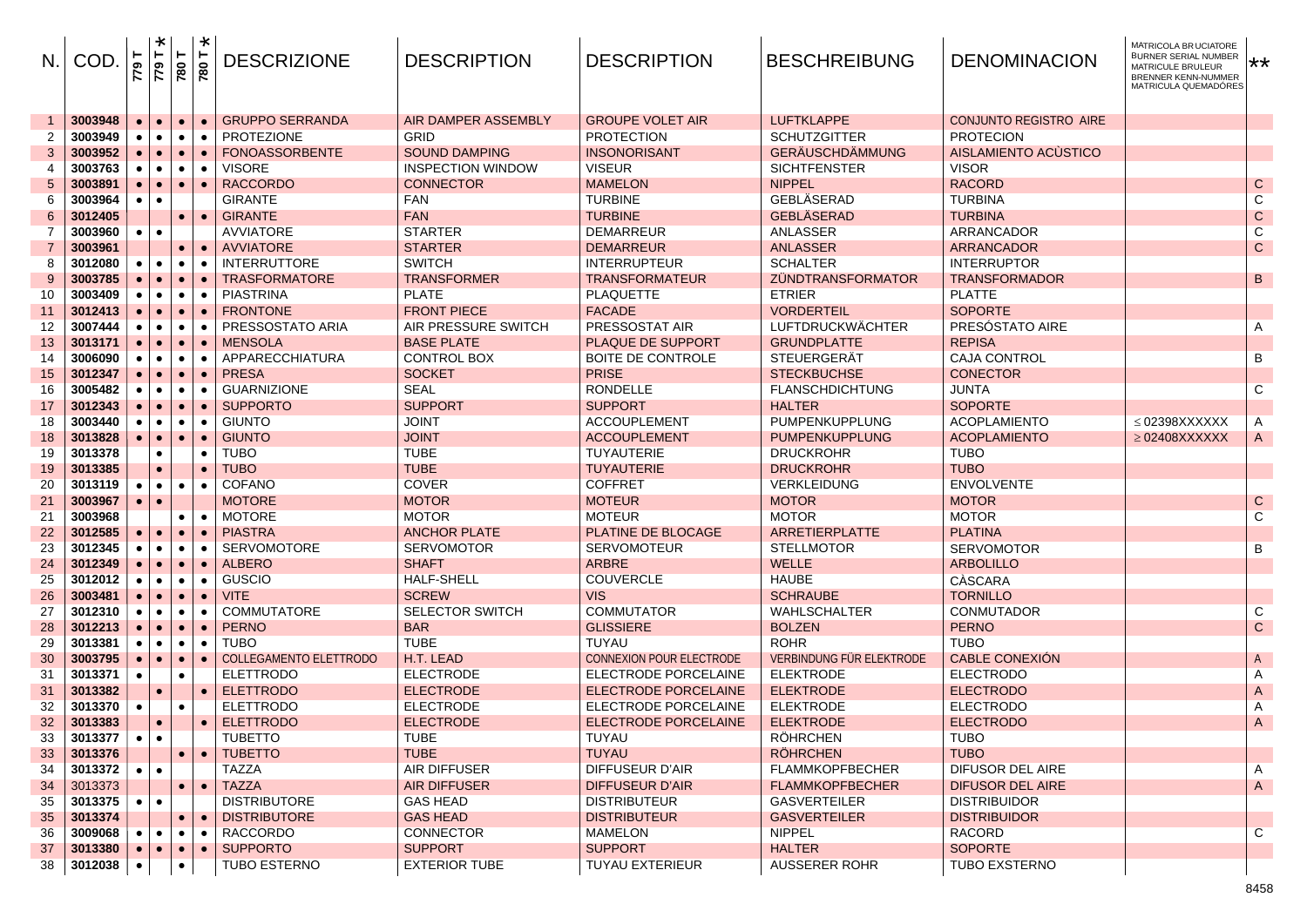| $N_{\cdot}$ | <b>COD</b> | ۳<br>779    | $\ast$<br>T 644 | 780       | $\ast$<br>780 | <b>DESCRIZIONE</b>         | <b>DESCRIPTION</b>         | <b>DESCRIPTION</b>          | <b>BESCHREIBUNG</b>             | <b>DENOMINACION</b>          | MATRICOLA BRUCIATORE<br>BURNER SERIAL NUMBER X<br>MATRICULE BRULEUR<br>BRENNER KENN-NUMMER<br>MATRICULA QUEMADÓRES |                |
|-------------|------------|-------------|-----------------|-----------|---------------|----------------------------|----------------------------|-----------------------------|---------------------------------|------------------------------|--------------------------------------------------------------------------------------------------------------------|----------------|
| 38          | 3012039    |             | $\bullet$       |           | $\bullet$     | <b>TUBO ESTERNO</b>        | <b>EXTERIOR TUBE</b>       | <b>TUYAU EXTERIEUR</b>      | <b>AUSSERER ROHR</b>            | <b>TUBO EXSTERNO</b>         |                                                                                                                    |                |
| 39          | 3012412    |             | $\bullet$       | $\bullet$ | $\bullet$     | <b>GOMITO</b>              | <b>ELBOW</b>               | <b>COUDE</b>                | <b>SCHLITTEN</b>                | <b>CODO</b>                  |                                                                                                                    |                |
| 40          | 3013180    |             | $\bullet$       | $\bullet$ | $\bullet$     | <b>MOTORE</b>              | <b>MOTOR</b>               | <b>MOTEUR</b>               | <b>MOTOR</b>                    | <b>MOTOR</b>                 | $\leq$ 02436999999                                                                                                 | ${\bf C}$      |
| 40          | 3013829    | $\bullet$   | $\bullet$       | $\bullet$ | $\bullet$     | <b>MOTORE</b>              | <b>MOTOR</b>               | <b>MOTEUR</b>               | <b>MOTOR</b>                    | <b>MOTOR</b>                 | $\geq$ 02446000000                                                                                                 | C              |
| 41          | 3007166    |             |                 | $\bullet$ |               | <b>GUARNIZIONE</b>         | <b>SEAL</b>                | <b>RONDELLE</b>             | <b>METALLDICHTUNG</b>           | <b>JUNTA</b>                 |                                                                                                                    | $\sf B$        |
| 42          | 3003864    |             | $\bullet$       | $\bullet$ |               | <b>RACCORDO</b>            | <b>CONNECTOR</b>           | <b>MAMELON</b>              | <b>NIPPEL</b>                   | <b>RACORD</b>                |                                                                                                                    | C              |
| 43          | 3003660    |             |                 | $\bullet$ | $\bullet$     | PRESSOSTATO GAS            | <b>GAS PRESSURE SWITCH</b> | <b>PRESSOSTAT GAZ</b>       | <b>GAS DRUCKWÄCHTER</b>         | PRESÓSTATO GAS               |                                                                                                                    | $\, {\bf B}$   |
| 44          | 3003996    |             | $\bullet$       | $\bullet$ | $\bullet$     | <b>TAPPO</b>               | <b>PLUG</b>                | <b>BOUCHON A VIS</b>        | <b>SCHRAUBSTÖPSEL</b>           | <b>TAPÓN</b>                 |                                                                                                                    |                |
| 45          | 3006803    |             |                 | $\bullet$ | $\bullet$     | <b>FLANGIA + GOMITO</b>    | <b>FLANGE AND ELBOW</b>    | <b>BRIDE ET COUDE</b>       | <b>FLANSCH UND GASSCHLITTEN</b> | <b>BRIDA Y CODO</b>          |                                                                                                                    |                |
| 46          | 3013182    |             | $\bullet$       | $\bullet$ | $\bullet$     | CONDENSATORE               | <b>CONDENSER</b>           | CONDENSATEUR                | <b>KONDENSATOR</b>              | CONDENSADOR                  | $\leq$ 02436999999                                                                                                 | В              |
| 46          | 3013875    |             |                 | $\bullet$ |               | <b>CONDENSATORE</b>        | <b>CONDENSER</b>           | <b>CONDENSATEUR</b>         | <b>KONDENSATOR</b>              | <b>CONDENSADOR</b>           | $\geq$ 02446000000                                                                                                 | $\, {\bf B}$   |
| 47          | 3012352    |             | $\bullet$       | $\bullet$ | $\bullet$     | <b>PERNO</b>               | BAR                        | <b>GLISSIERE</b>            | <b>BOLZEN</b>                   | <b>PERNO</b>                 |                                                                                                                    | C              |
| 48          | 3003841    |             | $\bullet$       | $\bullet$ | $\bullet$     | <b>CUSCINETTO</b>          | <b>BEARING</b>             | <b>ROULEMENT</b>            | <b>LAGER</b>                    | <b>COJINETE</b>              |                                                                                                                    |                |
| 49          | 3012356    |             | $\bullet$       | $\bullet$ | $\bullet$     | <b>MOLLA</b>               | <b>SPRING</b>              | <b>RESSORT</b>              | <b>FEDER</b>                    | <b>MUELLE</b>                |                                                                                                                    | A              |
| 50          | 3012351    |             |                 | $\bullet$ |               | <b>TIRANTE</b>             | <b>TIE ROD</b>             | <b>TIRANT</b>               | <b>GESTÄNGE</b>                 | <b>TIRANTE</b>               |                                                                                                                    |                |
| 51          | 3012594    |             | $\bullet$       | $\bullet$ | $\bullet$     | <b>PIASTRA</b>             | <b>ANCHOR PLATE</b>        | PLATINE DE BLOCAGE          | ARRETIERPLATTE                  | <b>PLACA</b>                 |                                                                                                                    |                |
| 52          | 3012454    |             |                 | $\bullet$ |               | <b>BOCCA D'ASPIRAZIONE</b> | <b>AIR INTAKE</b>          | <b>BOITIER D'ASPIRATION</b> | <b>ANSAUGÖFFNUNG</b>            | <b>BOCA DE ASPIRACIÓN</b>    |                                                                                                                    |                |
| 53          | 3012049    |             |                 | $\bullet$ | $\bullet$     | <b>VITE</b>                | <b>SCREW</b>               | <b>VIS</b>                  | <b>SCHRAUBE</b>                 | <b>TORNILLO</b>              |                                                                                                                    |                |
| 54          | 3012414    |             |                 | $\bullet$ |               | <b>GRUPPO REGOLATORE</b>   | <b>CONTROL DEVICE</b>      | <b>GROUPE OBTURATION</b>    | <b>DRUCKREGULIERUNG</b>         | <b>GRUPO REGULACION</b>      |                                                                                                                    |                |
| 54          | 3012929    |             | $\bullet$       |           |               | <b>GRUPPO REGOLATORE</b>   | <b>CONTROL DEVICE</b>      | <b>GROUPE OBTURATION</b>    | <b>DRUCKREGULIERUNG</b>         | <b>GRUPO REGULACION</b>      |                                                                                                                    |                |
| 55          | 3012416    |             | $\bullet$       | $\bullet$ |               | <b>OTTURATORE</b>          | <b>SHUTTER</b>             | <b>OBTURATEUR</b>           | <b>SCHIEBER</b>                 | <b>OBTURADOR</b>             |                                                                                                                    | ${\bf C}$      |
| 56          | 3007079    |             |                 | $\bullet$ | $\bullet$     | <b>GUARNIZIONE</b>         | SEAL                       | <b>RONDELLE</b>             | <b>METALLDICHTUNG</b>           | <b>JUNTA</b>                 |                                                                                                                    |                |
| 57          | 3007088    |             | $\bullet$       | $\bullet$ | $\bullet$     | <b>GUARNIZIONE</b>         | <b>SEAL</b>                | <b>RONDELLE</b>             | <b>METALLDICHTUNG</b>           | <b>JUNTA</b>                 |                                                                                                                    |                |
| 58          | 3012415    |             |                 | $\bullet$ |               | <b>IMBUTO FIAMMA</b>       | <b>END CONE</b>            | <b>EMBOUT GUEULARD</b>      | <b>FLAMMENROHR</b>              | <b>TUBO EXTREMO</b>          |                                                                                                                    | B              |
| 58          | 3012930    |             | $\bullet$       |           | $\bullet$     | <b>IMBUTO FIAMMA</b>       | <b>END CONE</b>            | <b>EMBOUT GUEULARD</b>      | <b>FLAMMENROHR</b>              | <b>TUBO EXTREMO</b>          |                                                                                                                    | $\, {\bf B}$   |
| 59          | 3003991    |             | $\bullet$       | $\bullet$ |               | <b>SCHERMO</b>             | <b>FLANGE GASKET</b>       | <b>ECRAN THERMIQUE</b>      | <b>FLASCHDICHTUNG</b>           | <b>JUNTA AISLANTE</b>        |                                                                                                                    | A              |
| 60          | 3003322    |             | $\bullet$       | $\bullet$ | $\bullet$     | <b>RACCORDO</b>            | <b>CONNECTOR</b>           | <b>MAMELON</b>              | <b>NIPPEL</b>                   | <b>RACORD</b>                |                                                                                                                    | $\mathsf{C}$   |
| 61          | 3013368    |             | $\bullet$       |           |               | <b>MANICOTTO</b>           | <b>MANIFOLD</b>            | <b>MANCHON</b>              | <b>GASANSCHLUSS</b>             | <b>COLARIN</b>               |                                                                                                                    |                |
| 61          | 3013369    |             |                 | $\bullet$ | $\bullet$     | <b>MANICOTTO</b>           | <b>MANIFOLD</b>            | <b>MANCHON</b>              | <b>GASANSCHLUSS</b>             | <b>COLARIN</b>               |                                                                                                                    |                |
| 62          | 3012059    |             |                 | $\bullet$ | $\bullet$     | ALBERO E ANELLO            | <b>SHAFT AND RING</b>      | ARBRE ET ANNEAU             | <b>WELLE UND RING</b>           | <b>ARBOLILLO E ANILLO</b>    |                                                                                                                    |                |
| 63          | 3012599    |             |                 | $\bullet$ | $\bullet$     | <b>QUADRANTE</b>           | <b>GRADUATE SECTOR</b>     | <b>SECTEUR GRADUE</b>       | <b>SKALENSEGMENT</b>            | <b>SECTOR GRADUADO</b>       |                                                                                                                    |                |
| 64          | 3012060    |             | $\bullet$       | $\bullet$ |               | <b>TIRANTE</b>             | <b>TIE ROD</b>             | <b>TIRANT</b>               | <b>GESTANGE</b>                 | <b>TIRANTE</b>               |                                                                                                                    |                |
| 65          | 3006098    |             | $\bullet$       | $\bullet$ |               | <b>SNODO SFERICO</b>       | <b>PIN JOINT</b>           | <b>CHAPE A ROTULE</b>       | <b>KUGELGELENK</b>              | <b>ARTICOLACION ESFERICA</b> |                                                                                                                    | ${\bf C}$      |
| 66          | 3012359    |             | $\bullet$       | $\bullet$ | $\bullet$     | LEVA                       | LEVER                      | <b>LEVIER</b>               | <b>HEBEL</b>                    | <b>PALANCA</b>               |                                                                                                                    | $\overline{C}$ |
| 67          | 3012354    |             |                 | $\bullet$ | $\bullet$     | <b>LEVA</b>                | <b>LEVER</b>               | <b>LEVIER</b>               | <b>HEBEL</b>                    | <b>PALANCA</b>               |                                                                                                                    | $\mathsf{C}$   |
| 68          | 3012358    |             | $\bullet$       | $\bullet$ | $\bullet$     | <b>CAMMA</b>               | <b>CAM</b>                 | <b>CAME</b>                 | <b>NOCKEN</b>                   | <b>EXCÉNTRICO</b>            |                                                                                                                    |                |
| 69          | 3012350    |             |                 | $\bullet$ | $\bullet$     | <b>LEVA</b>                | <b>LEVER</b>               | <b>LEVIER</b>               | <b>HEBEL</b>                    | <b>PALANCA</b>               |                                                                                                                    | $\mathsf{C}$   |
| 70          | 3012357    |             | $\bullet$       | $\bullet$ |               | <b>CUSCINETTO</b>          | <b>BEARING</b>             | <b>ROULEMENT</b>            | LAGER                           | <b>COJINETE</b>              |                                                                                                                    |                |
| 71          | 3012353    | $\bullet$   | $\bullet$       | $\bullet$ | $\bullet$     | <b>PERNO</b>               | <b>BAR</b>                 | <b>GLISSIERE</b>            | <b>BOLZEN</b>                   | <b>PERNO</b>                 |                                                                                                                    |                |
| 72          | 3005739    | $\bullet$ 1 | $\bullet$       | $\bullet$ | $\bullet$     | <b>RACCORDO</b>            | <b>CONNECTOR</b>           | <b>MAMELON</b>              | <b>NIPPEL</b>                   | RACORD                       |                                                                                                                    |                |
| 73          | 3006097    | $\bullet$   | $\bullet$       | $\bullet$ | $\bullet$     | <b>MOLLA</b>               | <b>SPRING</b>              | <b>RESSORT</b>              | <b>FEDER</b>                    | <b>MUELLE</b>                |                                                                                                                    | $\mathsf{A}$   |
| 74          | 3009055    |             | $\bullet$       | $\bullet$ | $\bullet$     | <b>TUBO FLESSIBILE</b>     | <b>FLEXIBLE OIL LINE</b>   | <b>FLEXIBLE</b>             | ÖLSCHLAUCH                      | <b>TUBO FLEXIBLE</b>         |                                                                                                                    | A              |
| 75          | 3003396    |             | $\bullet$       | $\bullet$ | $\bullet$     | <b>FOTOCELLULA</b>         | <b>U.V. DETECTOR</b>       | PHOTOCELLULE U.V.           | <b>U.V. PHOTOZELLE</b>          | <b>FOTORESISTENCIA</b>       |                                                                                                                    | $\mathsf{A}$   |
| 76          | 3003999    |             | $\bullet$       | $\bullet$ | $\bullet$     | <b>POMPA</b>               | <b>PUMP</b>                | <b>POMPE</b>                | <b>PUMPE</b>                    | <b>BOMBA</b>                 | $\leq$ 02436999999                                                                                                 | $\overline{C}$ |
| 76          | 3013830    |             | $\bullet$       | $\bullet$ | $\bullet$     | <b>POMPA</b>               | <b>PUMP</b>                | <b>POMPE</b>                | <b>PUMPE</b>                    | <b>BOMBA</b>                 | $\geq$ 02446000000                                                                                                 | $\mathsf{C}$   |
| 77          | 3003381    |             | $\bullet$       | $\bullet$ | $\bullet$     | <b>GUARNIZIONE</b>         | <b>SEAL</b>                | RONDELLE                    | <b>METALLDICHTUNG</b>           | <b>JUNTA</b>                 |                                                                                                                    | В              |
| 78          | 3003956    |             | $\bullet$       |           | $\bullet$     | PROLUNGA PERNO             | <b>BAR EXTENSION</b>       | RALLONGE DE GLISSIERE       | <b>VERLÄNGERUNG</b>             | PROLUNGACIÓN PERNO           |                                                                                                                    |                |
| 79          | 3003936    |             | $\bullet$       | $\bullet$ | $\bullet$     | FILTRO + GUARNIZIONE       | FILTER + SEAL              | FILTRE + RONDELLE           | FILTER + METALLDICHTUNG         | FILTRO + COLLARIN            |                                                                                                                    | $\overline{A}$ |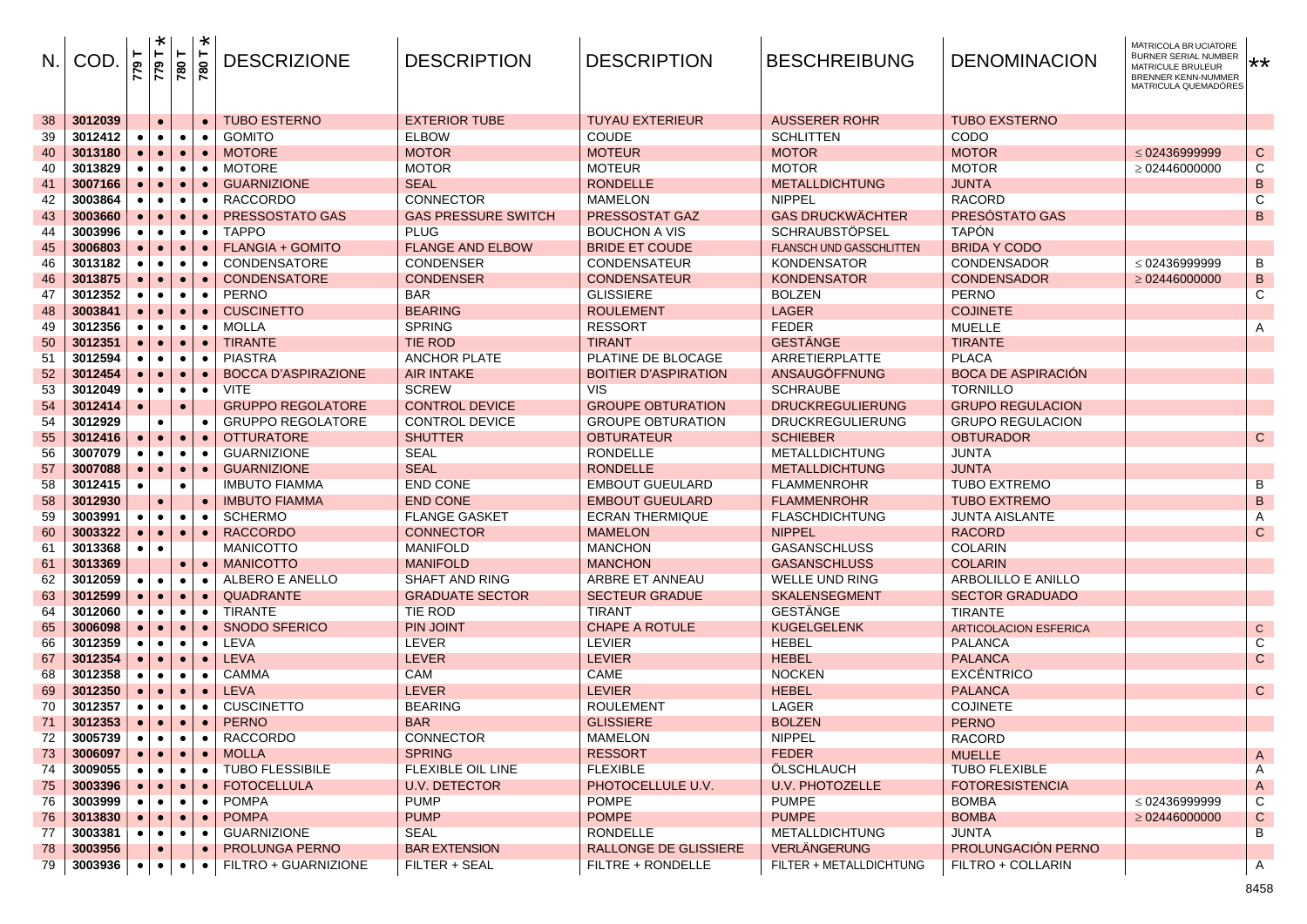| N. | COD.    |             | l *<br>$\vdash$<br>$rac{61}{77}$ | $\frac{8}{18}$ | l - ≭<br><u>ន្ត្រ</u> | <b>DESCRIZIONE</b>   | <b>DESCRIPTION</b> | <b>DESCRIPTION</b>      | <b>BESCHREIBUNG</b>      | <b>DENOMINACION</b> | MATRICOLA BRUCIATORE<br>BURNER SERIAL NUMBER XX<br><b>MATRICULE BRULEUR</b><br>BRENNER KENN-NUMMER<br>MATRICULA QUEMADÓRES |   |
|----|---------|-------------|----------------------------------|----------------|-----------------------|----------------------|--------------------|-------------------------|--------------------------|---------------------|----------------------------------------------------------------------------------------------------------------------------|---|
| 80 | 3013189 | $\bullet$   | $\bullet$                        | $\bullet$      | $\bullet$             | <b>SUPPORTO</b>      | <b>SUPPORT</b>     | <b>SUPPORT</b>          | <b>HALTER</b>            | <b>SOPORTE</b>      |                                                                                                                            |   |
| 81 | 3013190 |             |                                  |                |                       | <b>RELE' TERMICO</b> | OVERLOAD           | <b>RELAIS THERMIQUE</b> | ÜBERSTROMAUSLÖSER        | RELÉ TÉRMICO        |                                                                                                                            | C |
| 82 | 3012292 |             |                                  |                |                       | <b>RELE' TERMICO</b> | <b>OVERLOAD</b>    | <b>RELAIS THERMIQUE</b> | <b>ÜBERSTROMAUSLÖSER</b> | RELÉ TÉRMICO        |                                                                                                                            | C |
| 83 | 3006953 |             |                                  |                | $\bullet$             | PRESA                | <b>HOLDER</b>      | <b>PRISE CELLULE</b>    | <b>SOCKEL</b>            | <b>CONECTOR</b>     |                                                                                                                            |   |
| 84 | 3012002 |             |                                  |                | $\bullet$             | <b>VALVOLA</b>       | NEEDLE VALVE       | <b>VANNE POINTEAU</b>   | <b>NADELVENTIL</b>       | <b>VÀLVULA</b>      |                                                                                                                            | B |
| 85 | 3003592 |             |                                  |                | $\bullet$             | <b>PERNO</b>         | <b>BAR</b>         | <b>GLISSIERE</b>        | <b>BOLZEN</b>            | <b>PERNO</b>        |                                                                                                                            |   |
| 86 | 3007077 |             |                                  |                | $\bullet$             | <b>GUARNIZIONE</b>   | <b>SEAL</b>        | <b>RONDELLE</b>         | <b>METALLDICHTUNG</b>    | <b>JUNTA</b>        |                                                                                                                            | B |
| 87 | 3012569 |             | $\bullet$                        |                |                       | <b>COLLETTORE</b>    | MANIFOLD           | <b>COLLECTEUR</b>       | <b>SAMMLER</b>           | <b>COLECTOR</b>     |                                                                                                                            |   |
| 88 | 3012423 |             |                                  |                | $\bullet$             | <b>SUPPORTO</b>      | <b>SUPPORT</b>     | <b>SUPPORT</b>          | <b>HALTER</b>            | <b>SOPORTE</b>      |                                                                                                                            |   |
| 89 | 3006722 | $\bullet$ 1 | $\bullet$ 1                      |                | $\bullet$             | RACCORDO             | <b>CONNECTOR</b>   | MAMELON                 | <b>NIPPEL</b>            | <b>RACORD</b>       |                                                                                                                            | C |
| 90 | 3013379 | $\bullet$   |                                  |                |                       | <b>TUBO</b>          | <b>TUBE</b>        | <b>TUYAUTERIE</b>       | <b>DRUCKROHR</b>         | <b>TUBO</b>         |                                                                                                                            |   |
| 90 | 3013384 |             |                                  |                | $\bullet$             | TUBO                 | <b>TUBE</b>        | <b>TUYAUTERIE</b>       | <b>DRUCKROHR</b>         | <b>TUBO</b>         |                                                                                                                            |   |
|    |         |             |                                  |                |                       |                      |                    |                         |                          |                     |                                                                                                                            |   |

## \*

Versione Testa Lunga - Long Combustion Head Version - Version Tête Longue - Langer Brennkopf Ausführung - Versión alargado de tubo llama

## \*\*

A = Ricambi per dotazione minima - Spare parts for minimum fittings - Pièces détachées pour équipement mimimum - Erzatzteile für minimale Ausstattung - Recambios para equipamiento mínimo<br>A+B = Ricambi per dotazione base di